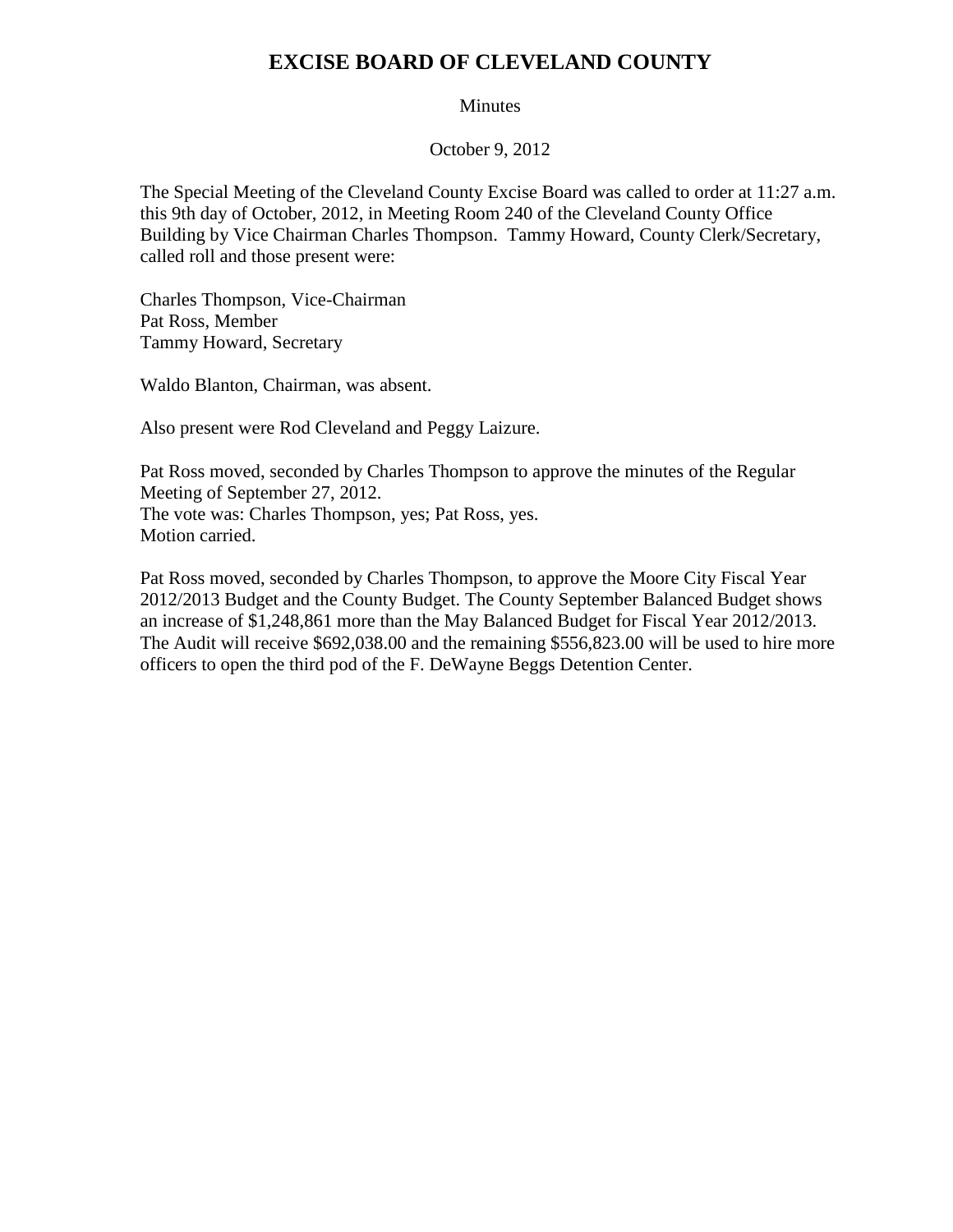10/09/2012 10:50 4052735846

 $\sim 10^{-1}$ 

 $\mathcal{L}^{\text{max}}(\mathcal{L}^{\text{max}})$  , where  $\mathcal{L}^{\text{max}}$ 

 $\sim 10^{11}$  km s  $^{-1}$ 

| Cleveland County         |
|--------------------------|
| General Fund             |
| <b>Estimate of Needs</b> |

| May Budget             |            |
|------------------------|------------|
| <b>Balanced Budget</b> | 29,171,224 |
|                        |            |
| September Budget       |            |

 $\bar{L}$ 

| Balanced Budget | 30,420,085 |
|-----------------|------------|
|                 |            |

| Increase | 1,248,861<br><u> André de la component de la component de la component de la component de la component de la component de la compo</u> |
|----------|----------------------------------------------------------------------------------------------------------------------------------------|
|----------|----------------------------------------------------------------------------------------------------------------------------------------|

| Audit<br>Lapsed appropriations<br>Current year      | 792,926<br>174,112                                        |
|-----------------------------------------------------|-----------------------------------------------------------|
| Total                                               | 967,038                                                   |
| Original funding<br>Required funding<br>Underfunded | 275,000<br>967,038<br>$\{8516,833^{\circ}\}$<br>(692,038) |

 $\Delta$ 

 $\sim 10^{-10}$ 

The vote was: Charles Thompson, yes; Pat Ross, yes. Motion carried.

There was no New Business to come before the Board.

Tammy Howard said the meeting schedule will be voted on at the next meeting and there will be no County wide Christmas Dinner this year.

There were no Public Comments.

There being no further business to come before the Board, Charles Thompson moved at 11:29, seconded by Pat Ross, to adjourn.